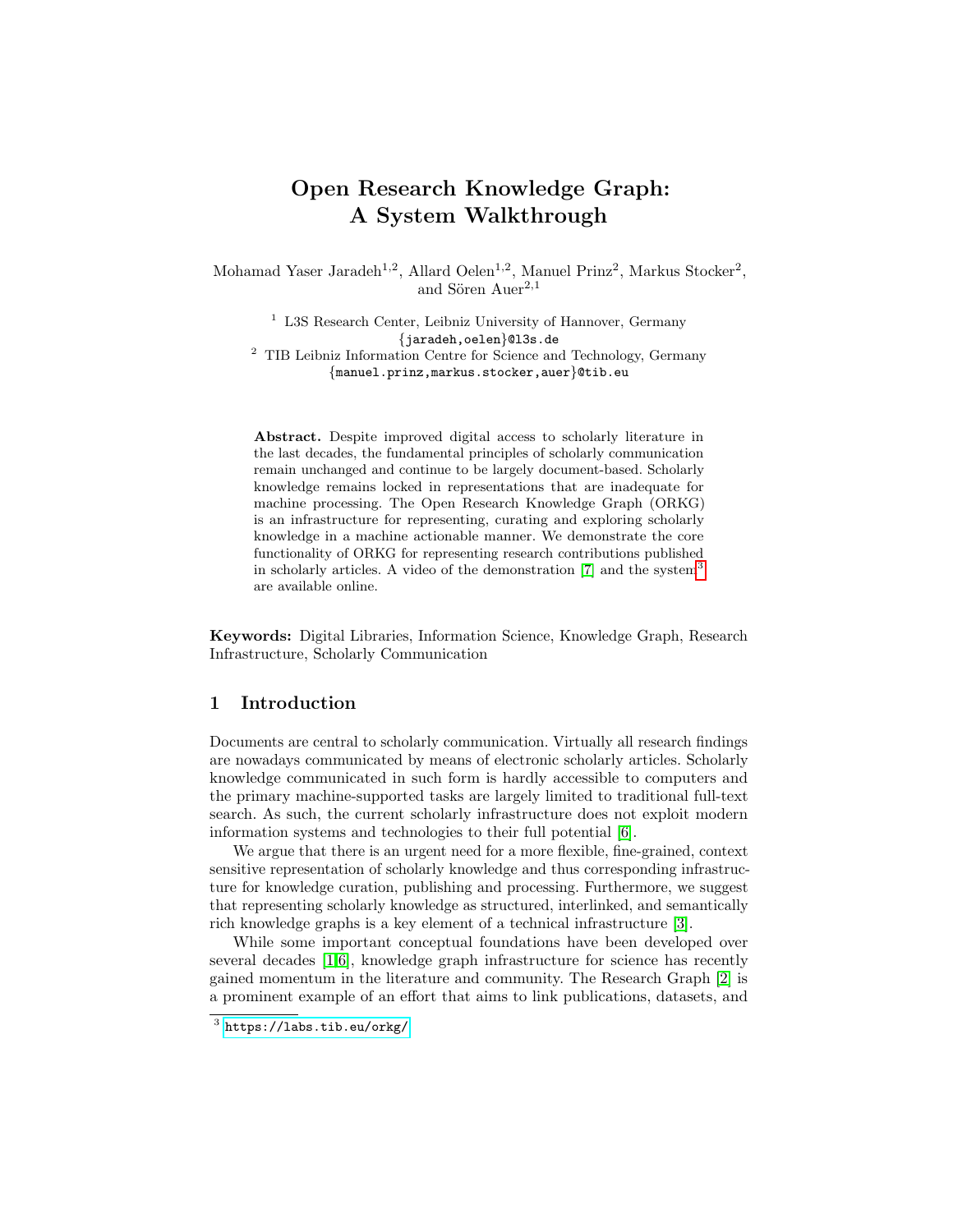2 M.Y. Jaradeh et al.



<span id="page-1-2"></span>Fig. 1. The ORKG architecture showing the main infrastructure components.

researchers. The Scholix project [\[4\]](#page-3-5) standardized the information about the links between scholarly literature and data exchanged among (primarily) publishers and data repositories. More recently, the FREYA  $H2020$  project<sup>[4](#page-1-0)</sup> has released information on their work towards a PID Graph [\[5\]](#page-3-6). The key distinguishing factor between these systems and the ORKG is the granularity of captured scholarly knowledge (article bibliographic metadata vs. materials, methods, and results communicated in articles).

## 2 Architecture and Features

The ORKG leverages knowledge graph technologies to represent, store, link, and process scholarly knowledge. It has two main components: The back end, which contains the logic to handle requests by client applications and the front end through which users create, curate or explore scholarly knowledge.

The concept of ResearchContribution is central to the ORKG as it represents key aspects of scholarly knowledge in structured, machine actionable form. A ResearchContribution is an information object which relates the ResearchProblem addressed by the contribution with a ResearchMethod and at least one ResearchResult.

The ORKG back end represents descriptions by means of a graph data model. Similarly to the Research Description Framework<sup>[5](#page-1-1)</sup> (RDF), the data model is centered around the concept of a statement, a triple consisting of two nodes (resources) connected by a directed edge. In contrast to RDF, it allows annotating edges and statements. As metadata of statements, provenance information, e.g. when and by whom a statement was created, is a concrete and relevant application of such annotations.

ORKG users interact with the front end (UI), which guides users through the process of creating research contribution descriptions in a step by step manner. More advanced features of the infrastructure include the ability to directly find similar contributions (and related papers), thus enabling efficient state-of-the-art comparison and literature review. Figure [1](#page-1-2) depicts the ORKG system architecture.

<span id="page-1-0"></span> $^4$  <https://project-freya.eu>

<span id="page-1-1"></span> $5$  <https://www.w3.org/RDF/>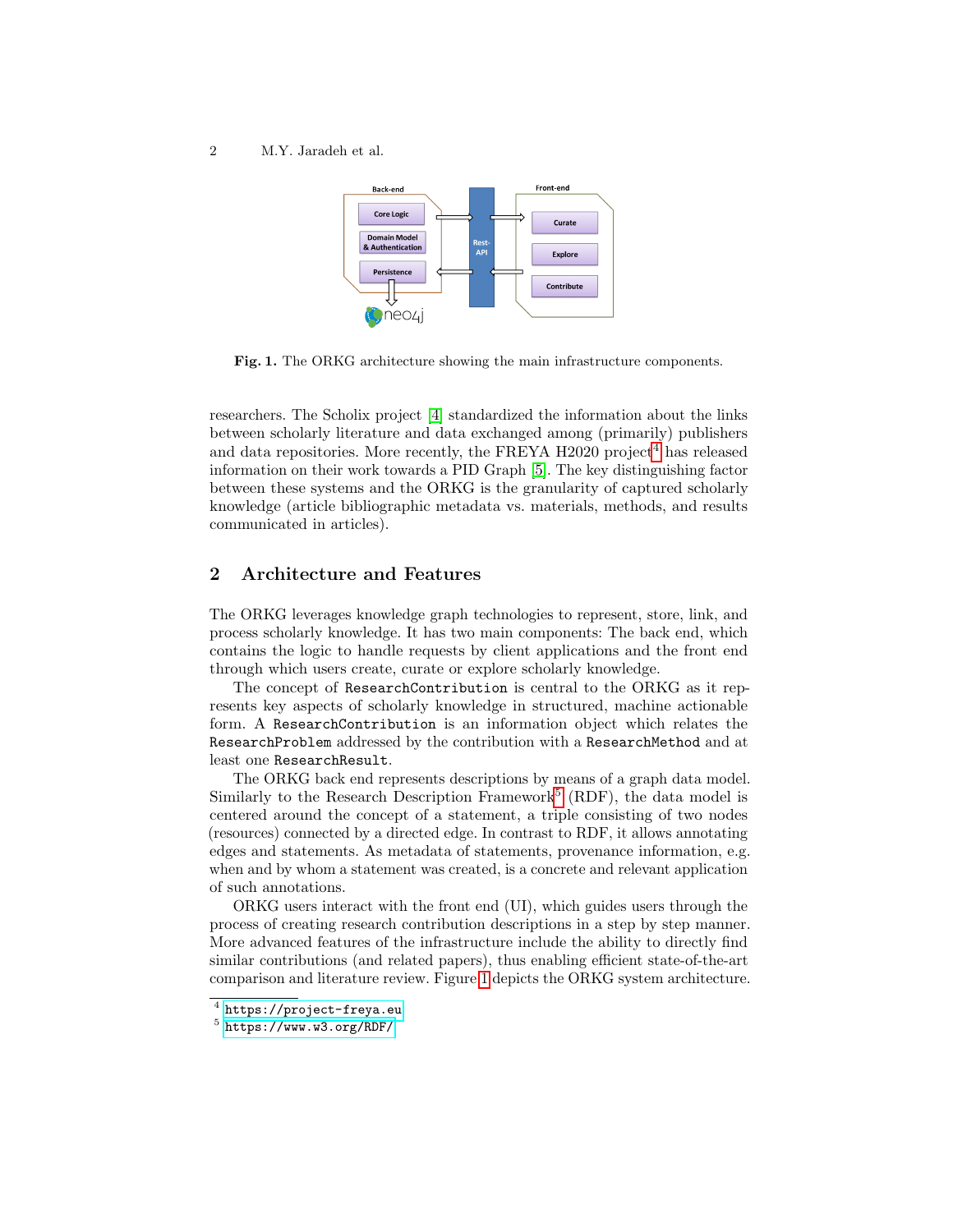| <b>Contribution 1</b>      | Research problems <sup>O</sup>                                                                |                  |
|----------------------------|-----------------------------------------------------------------------------------------------|------------------|
| + Add another contribution | Collaborative question answering $\times$                                                     |                  |
|                            | Contribution data <sup>2</sup><br>$\leftarrow$ Back<br><b>Baseline implementation</b><br>Mair |                  |
|                            | Programming language                                                                          | Delete<br>$\sim$ |
|                            | Python                                                                                        |                  |
|                            | Object *<br>Jay                                                                               | Cancel<br>Done   |
|                            | Javascript<br>+ Add propert                                                                   |                  |
|                            | Java                                                                                          |                  |

<span id="page-2-0"></span>Fig. 2. ORKG UI curation wizard step (3) depicting the auto-completion feature that enables linking existing resources (here, Java).

#### 3 Use Case

Consider the following research contribution: FRANKENSTEIN [\[8\]](#page-3-7) is a collaborative question answering (QA) framework written in Java and Python. It generates QA pipelines based on predictions for the best performing pipelines obtained via a supervised learning model. FRANKENSTEIN evaluates the results against QALD and LC-Quad datasets using the f1-score and accuracy@k metrics. We can identify the following instances of relevant concepts:

- Problem: Collaborative question answering
- Programming Language: Python, Java
- Approach: Generate optimal QA pipelines
- Datasets: QALD, LC-Quad
- Evaluation Metrics: f1-score, accuracy@k

Using the "Add paper" wizard (Figure [2\)](#page-2-0), we can create structured descriptions that encode, in machine actionable manner, the key information of research contributions. This process is straightforward also for non-technical users. Firstly, bibliographic metadata is collected, either via DOI lookup using the Crossref API or manually. Secondly, users can classify their paper according to the research domain. Finally, the research contributions described in the paper are collected using a flexible and dynamic interface.

# 4 Conclusion and Future Work

We presented the Open Research Knowledge Graph, an infrastructure that makes the first steps of a larger research and development agenda that aims to transition document-based scholarly communication to a knowledge-based information representation. In future work, we will include additional techniques from machine support to content creation and curation (such as NLP tools to suggest/annotate relevant concepts on behalf of users). Furthermore, we will further develop novel features such as state-of-the-art comparisons (Figure [3\)](#page-3-8).